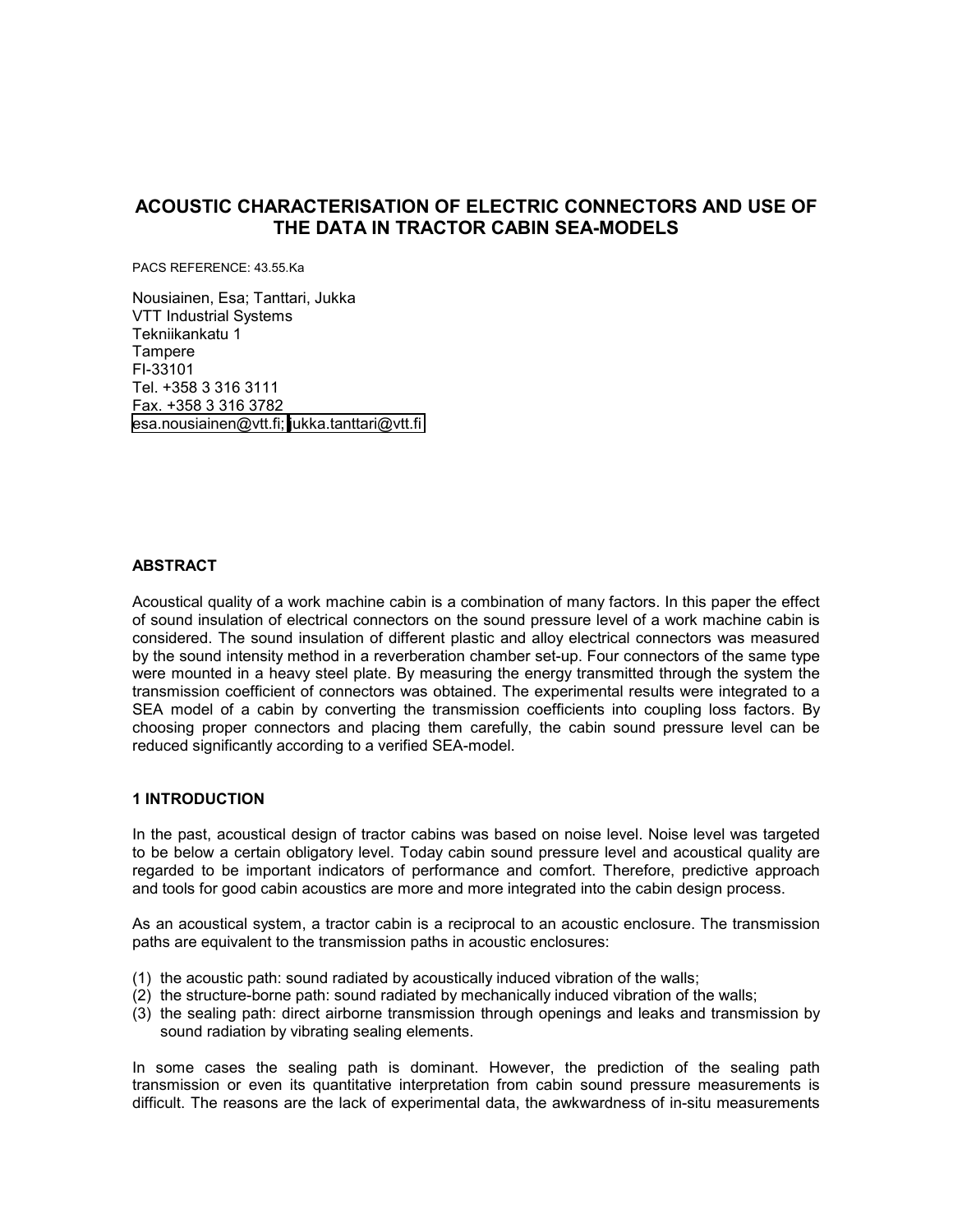and the complexity of predictions from a purely theoretical base. There is a need to incorporate laboratory measured sound insulation characteristics of sealing path elements to predictive sound transmission models. Examples of the problem are electric connectors used in cabin floors and walls.

# **2 HYBRID SEA-MODELLING OF TRACTOR CABINS**

Statistical Energy Analysis (SEA) is widely used in the automobile industry to predict noise and vibration responses of passenger cars at mid and high frequencies [1]. SEA is also used in noise control engineering of rail vehicles and truck cabins [2, 3]. Recently, results of predictive SEAmodelling have been reported also concerning tractor cabin noise [4].

A convenient way to define an experiment based sound transmission path in a SEA-model is the user defined coupling loss factor. The required experimental data is the sound transmission coefficient  $\tau$ . The measured  $\tau$  should be transformed into the coupling loss factor  $\eta_{ij}$  defined from an acoustic space  $V_i$  to an acoustic space  $V_i$ , fig 1.





The interrelation between  $\tau$  and  $\eta_{ii}$  is [5]

$$
\eta_{ij} = \frac{c_0 S \tau}{8 \pi f V_i} \tag{1}
$$

where  $c_0$  is the speed of sound [m/s], S is the area [m<sup>2</sup>] of the connector and  $V_i$  is the volume [m<sup>3</sup>] of the source acoustic space  $V_i$ 

## **3 EXPERIMENTAL SETUP FOR CHARACTERISING ELECTRIC CONNECTORS**

A natural choice of a subsystem in a tractor cabin SEA-model is a wall system consisting typically of steel plates, glass window panes and smaller components. The sound transmission coefficient of each subsystem component is needed to characterise the coupling loss factor, which determines the transmission of energy via the subsystem.

## 3.1 Definitions

The sound transmission coefficient  $\tau$  of a structure is defined as the ratio of energy transmitted through the structure to the incident energy on the structure. As the sound transmission loss *TL* is defined as  $TL = -10\log_{10}$  ( $\tau$ ), the sound transmission coefficient of a structure is obtained by measuring the sound transmission loss.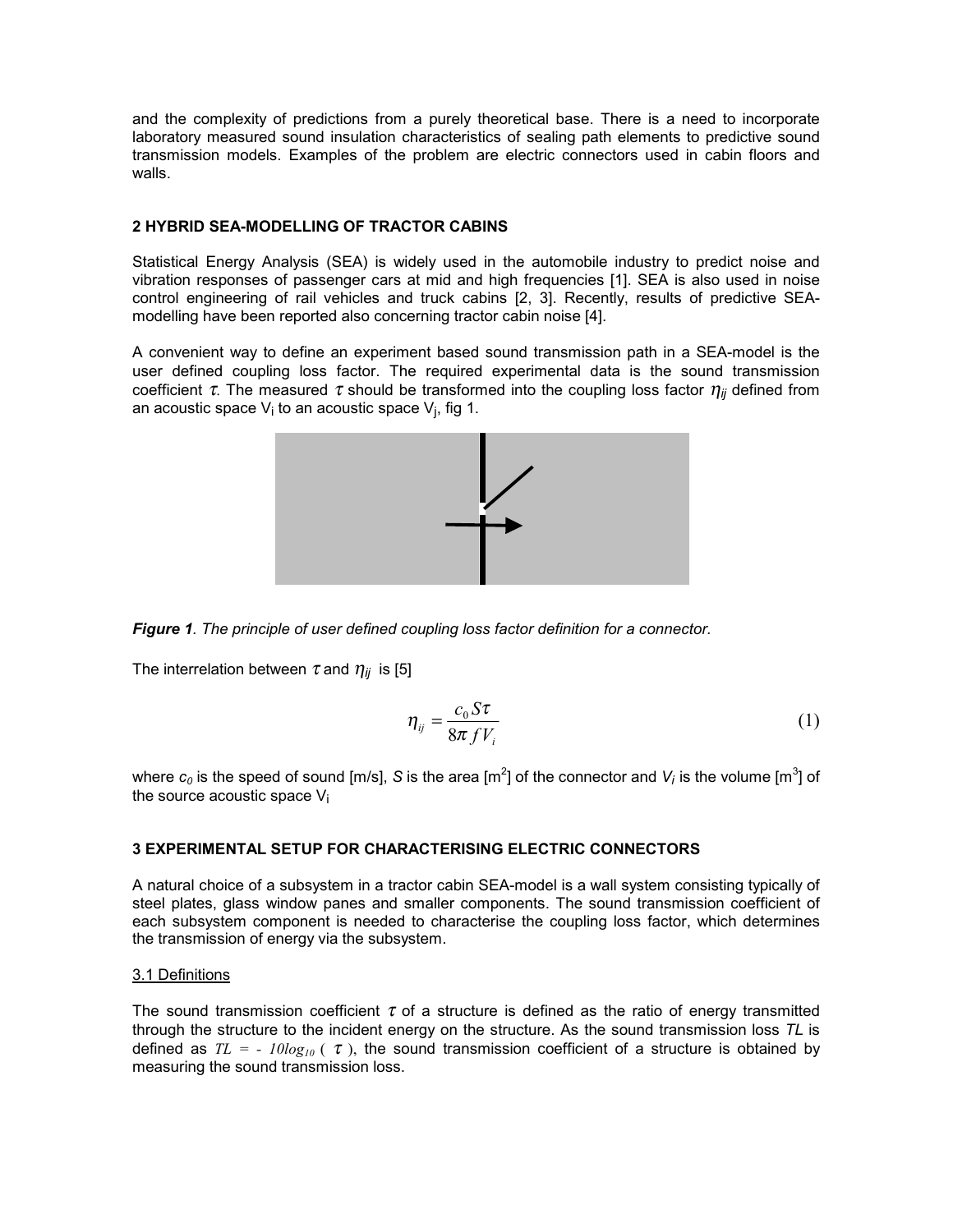When the sound transmission loss of a structure consisting of different components is known, the transmission coefficient of each component is obtained as

$$
\tau_{comp} = \frac{A_{tot}\tau_{tot} - \Sigma A_i \tau_i}{A_{comp}}
$$
\n(2)

where <sup>τ</sup>*comp* and *Acomp* are the transmission coefficient and the area of the component in question. <sup>Σ</sup>*Ai*<sup>τ</sup>*i* represent the area-weighted transmission coefficient of the surrounding structure. *Atot* and <sup>τ</sup>*tot* are the measured values for the total structure.

## 3.2 Measurement Setup and Instrumentation

A typical electrical connector used in tractor cabin constructions is made of plastic or alloy metal, frame thickness being 1…2 mm. The connector is attached to a base plate. The diameter of a single connector is only 40…50 mm. Usually the area of the connector is small in comparison to the base plate.

A reverberant chamber setup was used to measure the sound transmission loss of a 3 mm thick steel test plate with the connectors (fig. 2). A heavy damping treatment was applied to the plate to reduce the effect of natural mode vibrations and increase the sound insulation. The size of the plate was 970mm x 970mm with a 350mm x 350mm aperture in the middle of the plate. The connectors were mounted on a 400mm x 400mm plate (3 mm thick steel) which was bolted to the aperture. This enabled easy and quick swapping of connectors. Also the sound insulation of the solid steel plate could be measured easily.



*Figure 2. The mounting of four connectors to the test assembly (left). The test assembly seen from the source room (right).* 

The small reverberant chamber was used as a source room. A B&K type 1001 sound source with B&K type 4205 amplifier was used to produce the reverberant field. White noise signal was used. A B&K pressure microphone type 4134 with Larson Davis type 3200 RTA was used to detect the sound pressure in the source chamber. As the dimensions of the chamber were of the order 1m x 1 m x 2 m, the sound field was considered to be sufficiently diffuse above 300 Hz, based on eigenmode-analysis and test measurements.

The energy transmitted through the test plate was measured with a Larson Davis intensity probe type 2260 and Larson Davis 3200 RTA applying 1/12 -octaveband filtering. Semianechoic room was used as the receiving room. Based on the assumption of diffuse field in source room, the sound transmission loss of mounting plate with connectors can be determined when the intensity of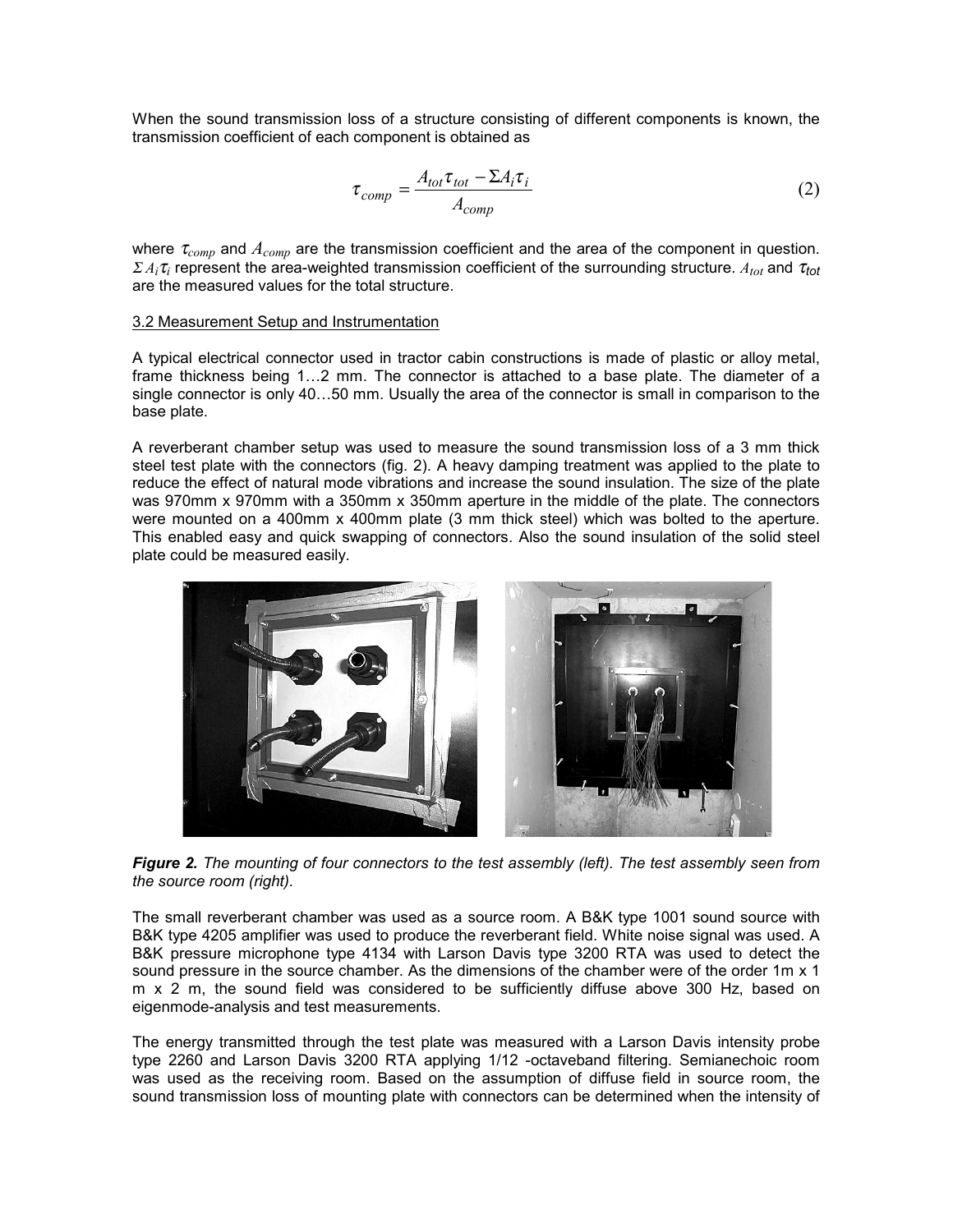the transmitted sound  $L_1$  and the sound pressure in the source room  $L_p$  are known. Sound transmission loss is obtained as [6]

$$
TL = L_p - L_I - 6 \quad [dB] \tag{3}
$$

From this equation the transmission coefficient of the total test plate can be deduced by using definition of transmission loss. When the transmission coefficient of the test plate assembly without connectors is known, the transmission coefficient of a single connector can be calculated.

#### 3.3 Validity of the Measurements

From the definition of  $\tau$  it follows that negative values of transmission coefficient are obtained when the value of the numerator on the right-hand side of eq. 2 is less than 0. This may be the case when measured values are used and the dynamical properties of a solid structure do not accurately represent those of the structure surrounding the component. The area-weighted transmission coefficient of connectors must be high in order to reduce the error caused by approximating the transmission coefficient of the surrounding structure with the  $\tau$  of a solid structure.

In this work a choice was taken to mount four similar connectors to the measurement plate. The area of connectors was quadrupled and the limit for smallest reliably measurable transmission coefficient was decreased. Despite this negative values of  $\tau$  were obtained in some frequency bands (fig.4).

The uncertainty of the measurement system was estimated by calculating the total differential. The transmission loss was regarded as a function of the measured sound pressure level in the source room ( *P* ), sample area ( *A* ) and the measured transmitted intensity ( *I* ). The standard deviations of the measurement results δ *P* and δ *I* were calculated. The error made in measuring the area δ *A*  was estimated. Based on these input uncertainties the standard uncertainty of the measured *TL* was calculated. The upper limit of measurement uncertainty obtained with this procedure is presented in figure 3.



*Figure 3. The measurement uncertainty of the system, here given as the deviation of transmission loss.* 

The most significant factor affecting the measurement uncertainty is the non-diffuse character of the sound field in the source room due to small volume of the room. The geometry and vibration response of the sample plate may also affect the uncertainty. The effect of these factors can be seen as rather large deviation at frequencies 315 Hz and 400 Hz. The negative values of transmission coefficient obtained are most likely due to error made in approximating the  $\tau$  of the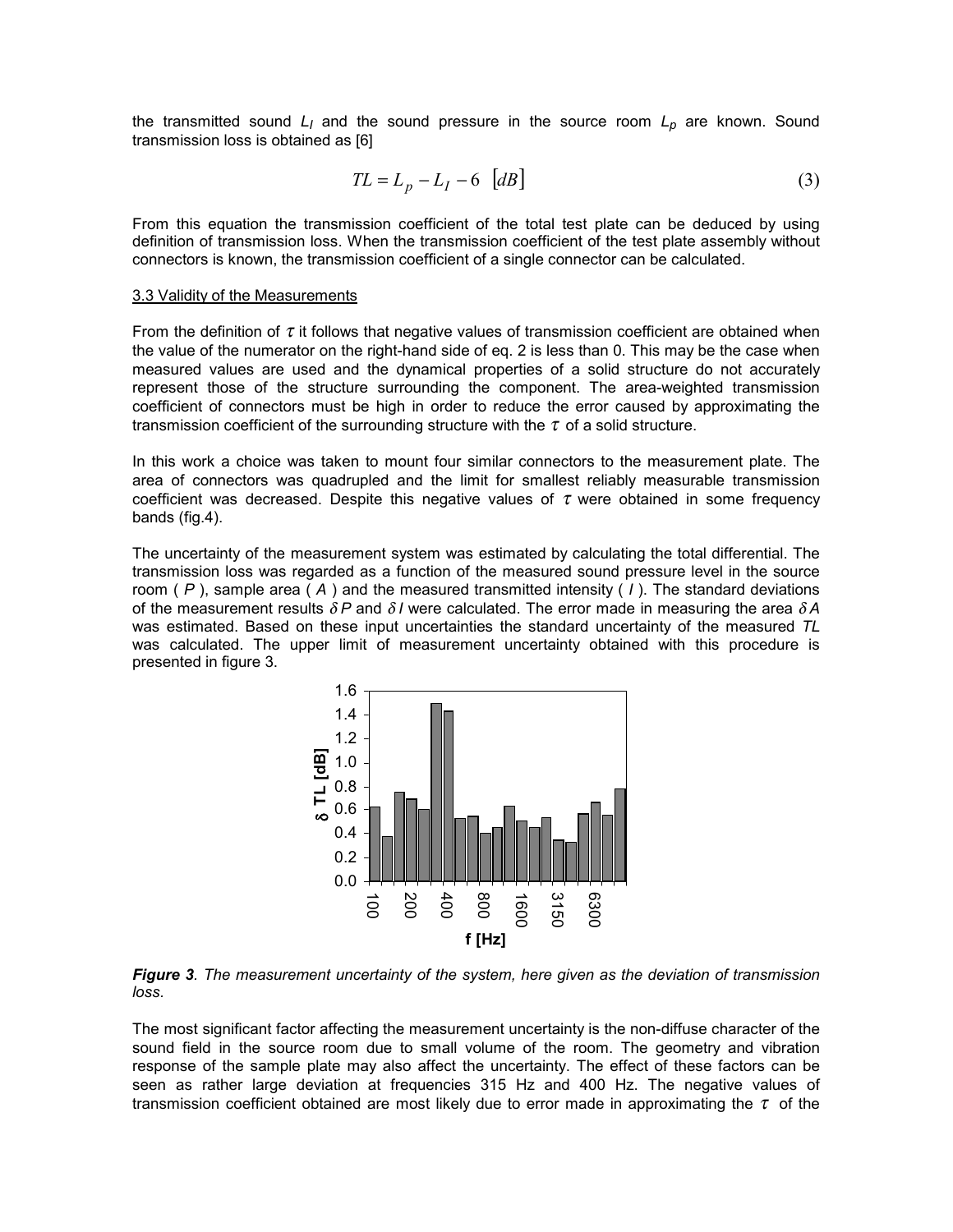surrounding structure by the transmission coefficient of a solid steel plate. The uncertainty of the system is well within the limits of international standards. The measured values of the transmission coefficient can be regarded as reliable enough considering the needs of modelling application.

# **4 MEASUREMENT RESULTS**

Examples of measured sound transmission coefficients for three connectors with different degree of wiring are shown in the figure 4. At some frequencies the transmission coefficient values are quite remarkable.



*Figure 4. LEFT: The sound transmission coefficient of three different connectors. Key: plastic connector without sealing rubber (x), alloy connector (*∗*), plastic connector with rubber sealing (dot). RIGHT effect of wiring on the transmission coefficient: plastic connector, no wiring (x); half of the holes wired (*∗*), fully wired (dot).* 

# **5 THE APPLICATION OF MEASURED DATA IN SEA-MODELS**

One of the strengths of SEA-modelling is its effectiveness in transfer path ranking. If the transmission characteristics and the external acoustic excitations are correctly defined, it is straightforward to calculate the sound power inputs into the cabin space. An example of this is shown in figure 5. In the model the acoustic space below the cabin is used as the source space  $V_i$ 

The most important sound power input paths into the cabin are

- (1) the resonant path due to the radiation from flexural modes of the cabin floor;
- (2) the mass-law path due to the non-resonant transmission through the floor;
- (3) the user defined sealing path through three electrical connectors mounted to the floor.

In this case the connector path is non-significant below 800 Hz. From 1000 to 3150 Hz it is the most important path. This is natural since electric connectors and leaks in general do not transmit effectively at low frequencies.